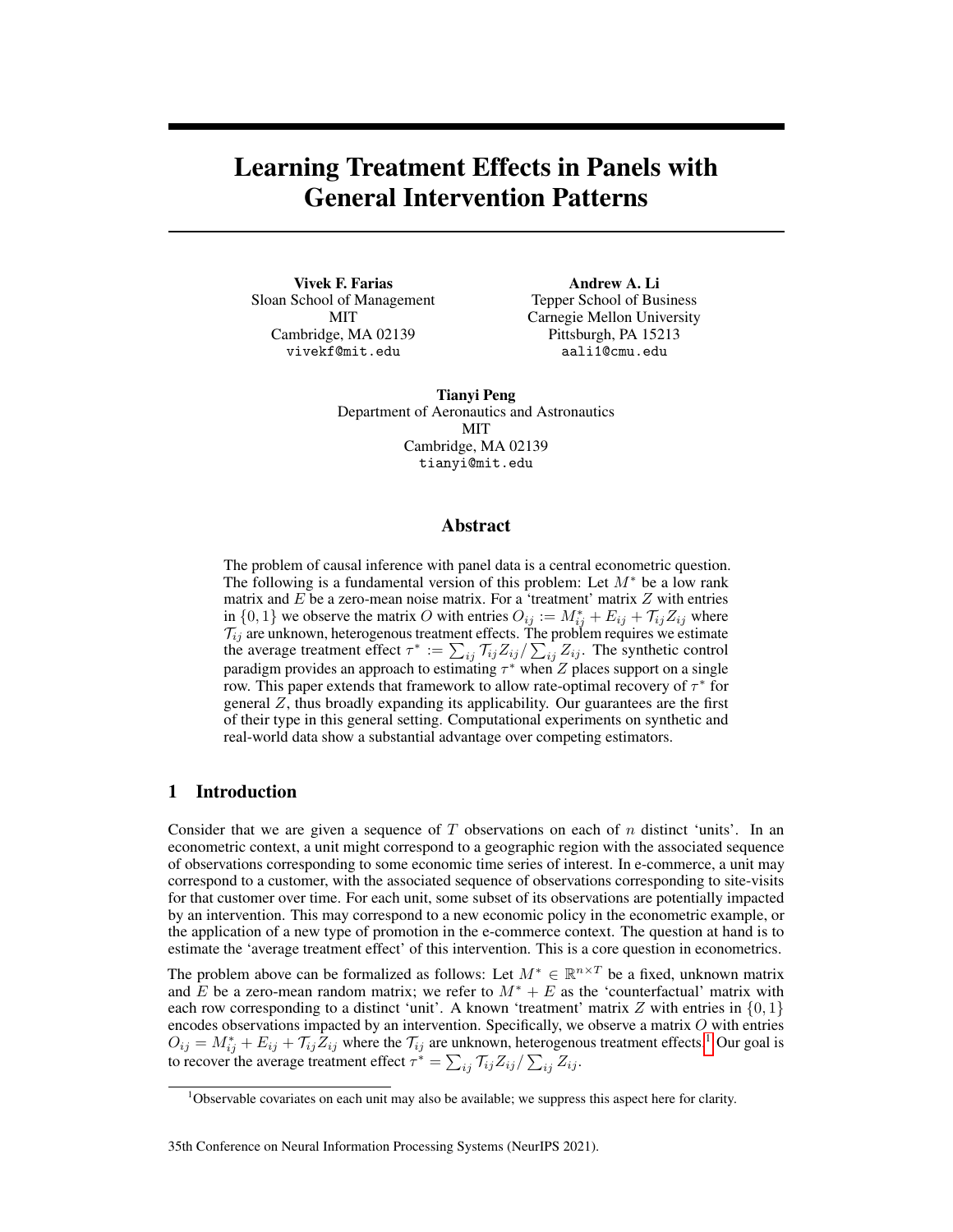The 'synthetic control' paradigm [\[1,](#page-9-0) [2\]](#page-9-1) has been a transformative approach to addressing this problem. That setup addresses the special case of this problem where a single unit (say, the first row) is treated; i.e.  $Z$  has support on a portion of the first row. The approach is conceptually simple: find a linear combination of the untreated units (i.e. all rows other than the first) that approximate the first row on its *untreated* entries. One then uses the same linear combination to impute counterfactual values i.e. the entires of  $M^*$  in the support of Z. Under the assumption that  $\tilde{M}^*$  is low rank (and other assumptions), one can show that this approach recovers  $\tau^*$ .

Applications like the e-commerce setup alluded to earlier require we allow for more general intervention patterns, i.e. allow for *general* Z as opposed to the single row (or block) support required in synthetic control. A tantalizing possibility, first raised by [\[3\]](#page-9-2), is treating entries of  $M^*$  in the support of Z as missing and applying matrix completion techniques to impute these counterfactual values. This viewpoint has the benefit of making no assumptions on the treatment effects and yields algorithms that do not require any special structure for Z. However, it is unclear that counterfactual recovery – which is equivalent to matrix recovery with general missingness patterns – is actually possible via such a method, so that recovery guarantees are typically unavailable.

### 1.1 This Paper

Succinctly, we develop an estimator that recovers the average treatment effect under provably minimal assumptions on Z. This is made possible by a new de-biasing identity and an extension of the entry-wise uncertainty quantification analysis of [\[4,](#page-9-3) [5\]](#page-9-4) to general non-random missingness patterns that is of independent interest.

In providing context for our contributions, it is worth asking what one can hope for in this problem. In addition to requiring that M<sup>∗</sup> have low rank (say r), it is clear that we *cannot* in general expect to recover  $\tau^*$  absent assumptions on the treatment matrix Z. For instance, we must rule out the existence of a rank r matrix  $\bar{M}'$ , distinct from  $M^*$  for which  $M' = M^* + \gamma Z$  for some  $\gamma \neq 0$ , or else identifying  $\tau^*$  is impossible even if E is identically zero (we could rule this out if Z were not in the tangent space of  $M^*$ ). Separately, unlike matrix completion, we actually *observe*  $M_{ij}^* + \mathcal{T}_{ij} + E_{ij}$  on treated entires. If the heterogeneity in treatment effects is too large, however, it is unclear that these observations are of much value. Thus, in addition to benign assumptions on  $M^*$  and E, we make a set of assumptions on (A) the projection of Z onto the tangent space of  $M^*$  and (B) the heterogeneity in treatment effects. Against this backdrop, we make the following contributions:

*Rate Optimal Estimator:* We construct an estimator that achieves rate optimal guarantees for the recovery of the average treatment effect  $\tau^*$  (Theorem [1\)](#page-5-0) with general treatment patterns. We show under additional assumptions that our estimator is asymptotically normal (Theorem [2\)](#page-5-1).

*Minimality of Assumptions:* Should the conditions we place on the projection of Z onto the tangent space of M<sup>∗</sup> be violated by an amount that grows small with problem size, we show *no algorithm* can recover  $\tau^*$  even with homogeneous treatments (Proposition [2\)](#page-6-0). Our assumptions on heterogeneity are also shown to be minimal, and satisfied by extant models in the synthetic control literature.

*General Treatment Patterns Work:* We show that our assumptions on Z are satisfied by general treatment patterns, e.g., requiring that at least a constant fraction of entries are *not* treated or matrices Z with rank polynomially larger than the rank of  $M^*$ .

*Empirical Performance:* We show both for synthetic and real data that our estimator provides a material improvement in empirical performance relative to available alternatives, including matrix completion based estimators and, where applicable, state-of-the-art synthetic control estimators.

#### 1.2 Related Literature

The synthetic control literature pioneered by [\[1,](#page-9-0) [2\]](#page-9-1) has grown to encompass sophisticated learning and inferential methods; see [\[6\]](#page-10-0) for a review. [\[7,](#page-10-1) [8,](#page-10-2) [9\]](#page-10-3) consider a variety of regularized regression techniques to learn the linear combination of untreated units that yields a synthetic control. [\[10,](#page-10-4) [11,](#page-10-5) [12\]](#page-10-6) consider instead the use of principal component regression techniques. [\[13\]](#page-10-7) propose alternative approaches to imputing counterfactuals by averaging across both untreated units (rows) and time (untreated columns). [\[14,](#page-10-8) [15\]](#page-10-9) address inferential questions that arise in synthetic control with the latter providing a permutation test that is generally applicable.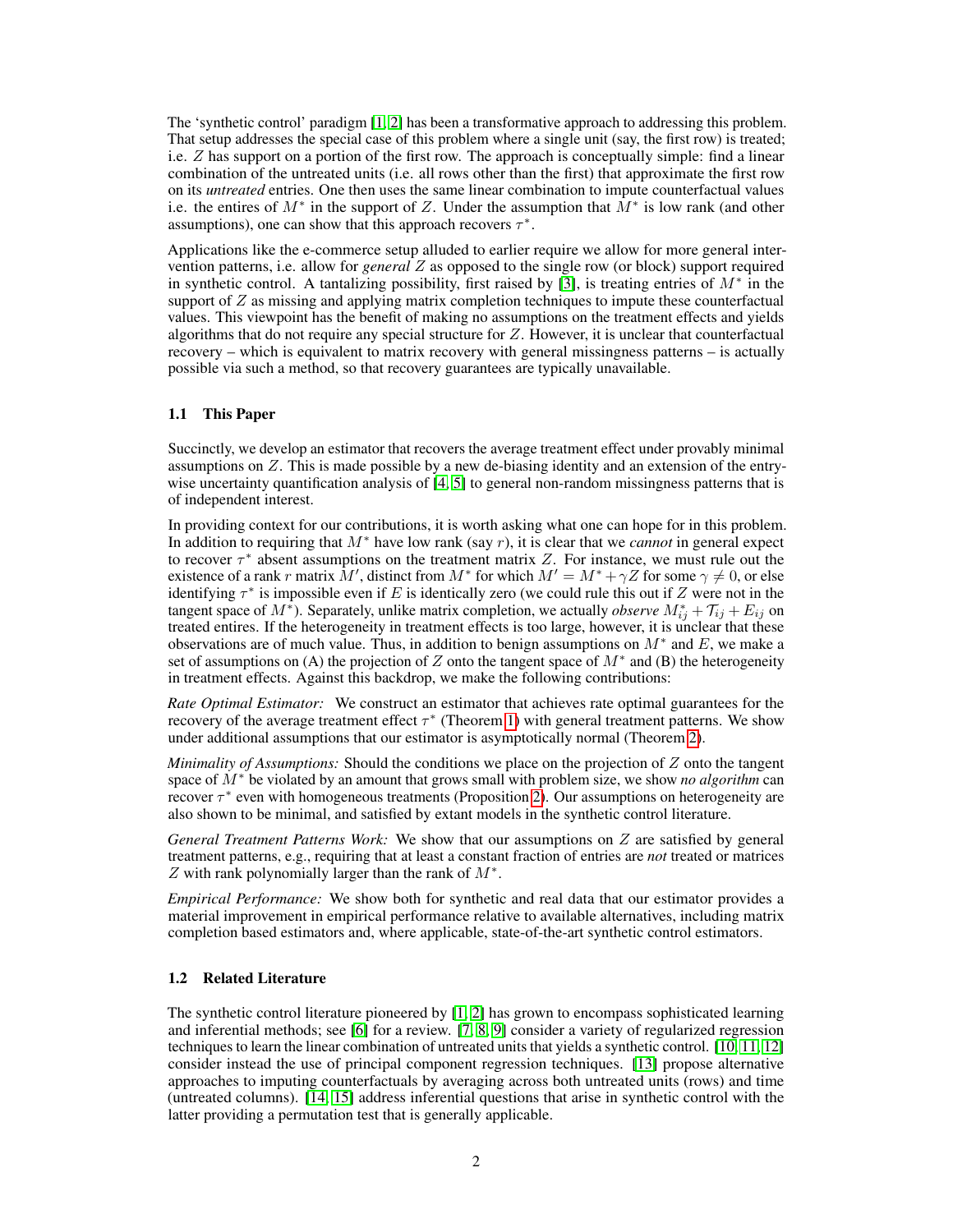Matrix completion methods present a means to allow for inference with *general* treatment patterns. [\[3\]](#page-9-2) are among the first to study this, but provide no guarantees on recovering the average treatment effect. Alternatively methods that do provide guarantees on the recovery of treatment effects via matrix completion tend to make strong assumptions:  $[16]$  effectively assume that  $Z$  has support on a block (so that traditional synthetic control techniques could also apply), [\[17\]](#page-10-11) make stationarity assumptions on  $M^*$  and require it to be zero-mean and [\[18\]](#page-10-12) assume that  $Z$  has i.i.d. entries (wherein a trivial estimator of the average treatment effect is also applicable).

A distinct (and common) setting for treatment effect estimation presents us with a single observation per unit and a rich set of observed covariates on these units. These observed covariates roughly ensure exchangeability of units across interventions within covariate strata. ML has been broadly used in this setting; eg. [\[19,](#page-10-13) [20,](#page-10-14) [21\]](#page-10-15). In contrast for our problem, one could view these covariates as latent.

Our estimation procedure begins with first computing a 'rough' estimate of the treatment effect via a natural convex estimator; [\[22,](#page-10-16) [23,](#page-10-17) [24\]](#page-10-18) are empirical studies that have uses this estimator. Crucially, we provide a new de-biasing technique that allows for recovery guarantees and exhibits a significant performance improvement relative to this rough estimate. It is also worth noting that this convex estimator also finds application in the related problem of panel data regression; see [\[25,](#page-10-19) [26,](#page-11-0) [27\]](#page-11-1). State of the art methods there effectively require that  $Z$  is dense.

Whereas work on matrix completion with non-standard observation patterns [\[28,](#page-11-2) [29,](#page-11-3) [30,](#page-11-4) [31\]](#page-11-5) exists this is by and large not obviously useful or applicable to our problem. Instead, we build on a recent program to bridge convex and non-convex formulations for matrix completion [\[4\]](#page-9-3) and Robust-PCA [\[5\]](#page-9-4). That work has provided a pioneering analysis of entry-wise guarantees and uncertainty quantification for convex matrix completion estimators wherein entries remain missing at random. Our work here may be viewed as extending that program to a broad class of non-random missingness patterns, a contribution of important independent interest.

# 2 Model and Algorithm

We begin by formally defining our problem; we in fact present a generalization to the problem described in the previous section, allowing for *multiple* treatments. Let  $M^* \in \mathbb{R}^{n \times n}$  be a fixed rank-r matrix with singular value decomposition (SVD) denoted by  $M^* = U^* \Sigma^* V^{*T}$ , where  $U^*, V^* \in \mathbb{R}^{n \times r}$  have orthonormal columns, and  $\Sigma^* \in \mathbb{R}^{r \times r}$  is diagonal with diagonal entries  $\sigma_1 \ge \dots \ge \sigma_r > 0$ <sup>[2](#page-2-0)</sup> Let  $\sigma_{\max} := \sigma_1$ ,  $\sigma_{\min} := \sigma_r$  and  $\kappa := \sigma_{\max}/\sigma_{\min}$  be the condition number of  $M^*$ . There are k treatments that can be applied to each entry, and for each treatment  $m \in \{1, \ldots, k\}$ , we are given a *treatment matrix*  $Z_m \in \{0,1\}^{n \times n}$  which encodes the entries which have received the  $m<sup>th</sup>$  treatment (0 meaning no treatment, and 1 meaning being treated).<sup>[3](#page-2-1)</sup> We then observe a single matrix of *outcomes*:

$$
O := M^* + E + \sum_{m=1}^k \mathcal{T}_m \circ Z_m
$$

( $\circ$  is the Hadamard or 'entrywise' product), where each  $\mathcal{T}_m \in \mathbb{R}^{n \times n}$  is an unknown matrix of *treatment effects*, and  $E \in \mathbb{R}^{n \times n}$  is a (possibly heterogeneous) random noise matrix. Finally, let  $\tau^* \in$  $\mathbb{R}^k$  be the vector of *average treatment effects*, whose  $m^{\text{th}}$  value is defined as  $\tau_m^* := \langle \mathcal{T}_m, Z_m \rangle / ||Z_m||_1$ and let  $\delta_m = \mathcal{T}_m \circ Z_m - \tau_m^* Z_m$  be associated 'residual' matrices. Our problem is to estimate  $\tau^*$ after having observed O and  $Z_1, \ldots, Z_k$ .

It is worth noting that the representation above is powerful: for instance, it subsumes the setting where the intervention on any entry is associated with a  $\{0,1\}^k$ -valued covariate vector, and the treatment effect observed on that entry is some linear function of this covariate vector plus idiosyncratic noise. Recovery of  $\tau^*$  is then equivalent to recovering covariate dependent heterogeneous treatment effects.

Our problem also subsumes the synthetic control setting where  $k = 1$  and  $Z_1$  must place support on a single row; the focus of our later analysis will be the case where  $Z_1$  is allowed to be general.

<span id="page-2-0"></span><sup>&</sup>lt;sup>2</sup>Note that in contrast to the previous section, we are now assuming *square* matrices (i.e.  $n = T$  in the notation of the previous section). This is purely to simplify the notation – for a rectangular  $n$ -by-T matrix, all of our theoretical guarantees hold if one swaps n with  $\min\{n, T\}$ .

<span id="page-2-1"></span><sup>&</sup>lt;sup>3</sup>We allow for multiple treatments to be applied to an entry.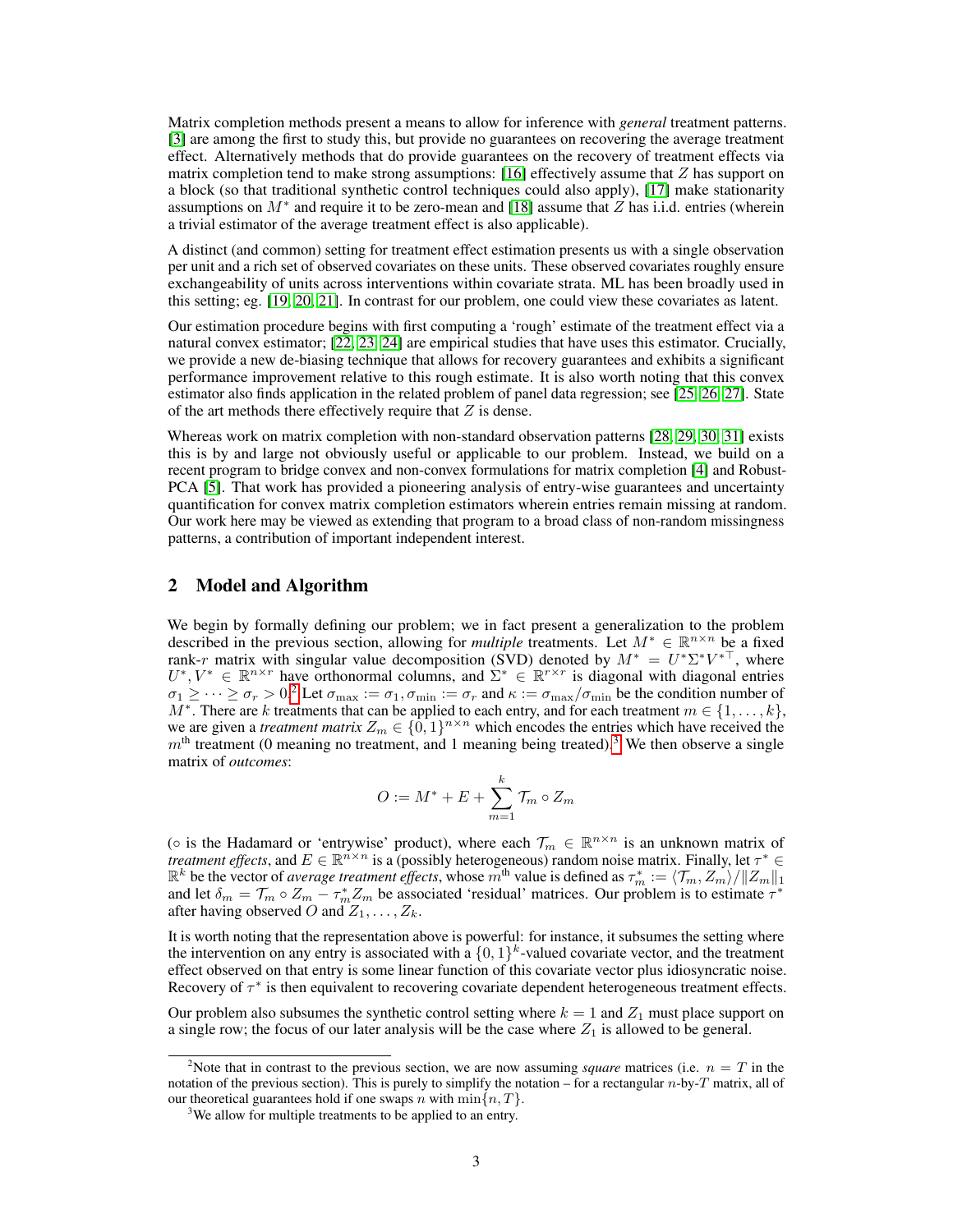The assumptions that we will need to impose in order to state meaningful results can be divided into two groups. The first are assumptions on  $M^*$  and E that are, by this point, canonical in the matrix completion literature:

*Assumption* 1 (Random Noise)*.* The entries of E are independent, mean-zero, sub-Gaussian random variables with sub-Gaussian norm bounded by  $\sigma$ : that is,  $||E_{ij}||_{\psi_2} \leq \sigma$  for every  $i, j \in [n]$ . *Assumption* 2 (Incoherence).  $M^*$  is  $\mu$ -incoherent:

$$
||U^*||_{2,\infty} \le \sqrt{\mu r/n} \quad \text{and} \quad ||V^*||_{2,\infty} \le \sqrt{\mu r/n},
$$

where  $\|\cdot\|_{2,\infty}$  denotes the maximum  $\ell_2$ -norm of the rows of a matrix.

In addition to these standard conditions on  $M^*$  and  $E$  which we will assume throughout this paper, we will also need to impose conditions on the relationship between  $M^*$  and the  $Z_m$ 's. Loosely speaking, these conditions preclude treatment matrices  $Z_m$  that can be 'disguised' within  $M^*$ , in the sense that their projections onto the tangent spaces of  $M^*$  are large. Specifically, the formal statements relate to a particular decomposition of the linear space of  $n \times n$  matrices,  $\mathbb{R}^{n \times n} = T^* \oplus T^{*\perp}$ , where  $T^*$  is the tangent space of  $M^*$  in the manifold consisting of matrices with rank no larger than rank $(M^*)$ :

$$
T^* = \{ U^* A^\top + B V^{*\top} | A, B \in \mathbb{R}^{n \times \text{rank}(M^*)} \}.
$$

Equivalently, the orthogonal space of  $T^*$ , denoted  $T^{*\perp}$ , is the subspace of  $\mathbb{R}^{n \times n}$  whose columns and rows are orthogonal, respectively, to the spaces  $U^*$  and  $V^*$ . Let  $P_{T^{*\perp}}(\cdot)$  denote the projection operator onto  $T^{*\perp}$ :

$$
P_{T^{*+}}(A) = (I - U^* U^{*+} )A (I - V^* V^{*+} ).
$$

We will defer the formal statements of the additional conditions to the next section, but suffice to say for now that they assume  $P_{T^*} \bot (Z_m)$  to be sufficiently large (we will show that lower bounds on the size of  $P_{T^{*} \perp} (Z_m)$ , in the the precise form of our own conditions, are nearly necessary). In the remainder of this section, we will outline the core contribution of this paper, which is an estimator for  $\tau^*$  with a provably rate-optimal guarantee.

#### 2.1 A De-biased Convex Estimator

Our estimator is constructed in two steps, stated as Eqs. [\(1a\)](#page-3-0) and [\(1b\)](#page-3-1) below:

$$
(\hat{M}, \hat{\tau}) \in \underset{M \in \mathbb{R}^{n \times n}, \tau \in \mathbb{R}^k}{\operatorname{argmin}} \quad g(M, \tau) := \frac{1}{2} \left\| O - M - \sum_{m=1}^k \tau_m Z_m \right\|_{\mathcal{F}}^2 + \lambda \left\| M \right\|_*, \tag{1a}
$$

<span id="page-3-1"></span><span id="page-3-0"></span>
$$
\tau^d := \hat{\tau} - D^{-1} \Delta. \tag{1b}
$$

In Eq. [\(1b\)](#page-3-1), define by  $D \in \mathbb{R}^{k \times k}$  the Gram matrix with entires  $D_{lm} = \langle P_{\hat{T}^{\perp}}(Z_l), P_{\hat{T}^{\perp}}(Z_m) \rangle$ , and by  $\Delta \in \mathbb{R}^k$  the 'error' vector with components  $\Delta_l = \lambda \langle Z_l, \hat{U}\hat{V}^\top \rangle$ , where we have let  $\hat{M} = \hat{U}\hat{\Sigma}\hat{V}^\top$ be the SVD of  $\hat{M}$ , and let  $\hat{T}$  denote the tangent space of  $\hat{M}$ .<sup>[4](#page-3-2)</sup>

The first step, Eq. [\(1a\)](#page-3-0), is a natural convex optimization formulation that we use to compute a 'rough' estimate of the average treatment effects. The objective function's first term penalizes choices of  $M$ and  $\tau$  which differ from the observed O, and the second term seeks to penalize the rank of M using the nuclear norm as a (convex) proxy. The tuning parameter  $\lambda > 0$ , which will be specified in our theoretical guarantees, encodes the relative weight of these two objectives.

After the first step, having  $(M, \hat{\tau})$  as a minimizer of Eq. [\(1a\)](#page-3-0), we could simply use  $\hat{\tau}$  as our estimator for  $\tau^*$ . However, a brief analysis of the first-order optimality conditions for [\(1a\)](#page-3-0) yields a simple, but powerful decomposition of  $\hat{\tau} - \tau^*$  that suggests a first-order improvement to  $\hat{\tau}$  via *de-biasing*:

<span id="page-3-3"></span>**Lemma 1.** *Suppose*  $(\hat{M}, \hat{\tau})$  *is a minimizer of* [\(1a\)](#page-3-0). Let  $\hat{M} = \hat{U}\hat{\Sigma}\hat{V}^{\top}$  *be the SVD of*  $\hat{M}$ *, and let*  $\hat{T}$ *denote the tangent space of*  $\hat{M}$ *. Denote*  $\hat{E} = E + \sum_{m} \delta_{m} \circ Z_{m}$ *. Then,* 

$$
D(\hat{\tau} - \tau^*) = \Delta^1 + \Delta^2 + \Delta^3,\tag{2}
$$

where  $\Delta^1, \Delta^2, \Delta^3 \in \mathbb{R}^k$  are vectors with components

$$
\Delta_m^1 = \lambda \langle Z_m, \hat{U}\hat{V}^\top \rangle, \Delta_m^2 = \langle P_{\hat{T}^\perp}(Z_m), \hat{E} \rangle, \Delta_m^3 = \langle Z_m, P_{\hat{T}^\perp}(M^*) \rangle.
$$

<span id="page-3-2"></span><sup>&</sup>lt;sup>4</sup>Our definition implicitly assumes that D is invertible. We view this as a natural assumption on (the absence of) collinearity in treatments.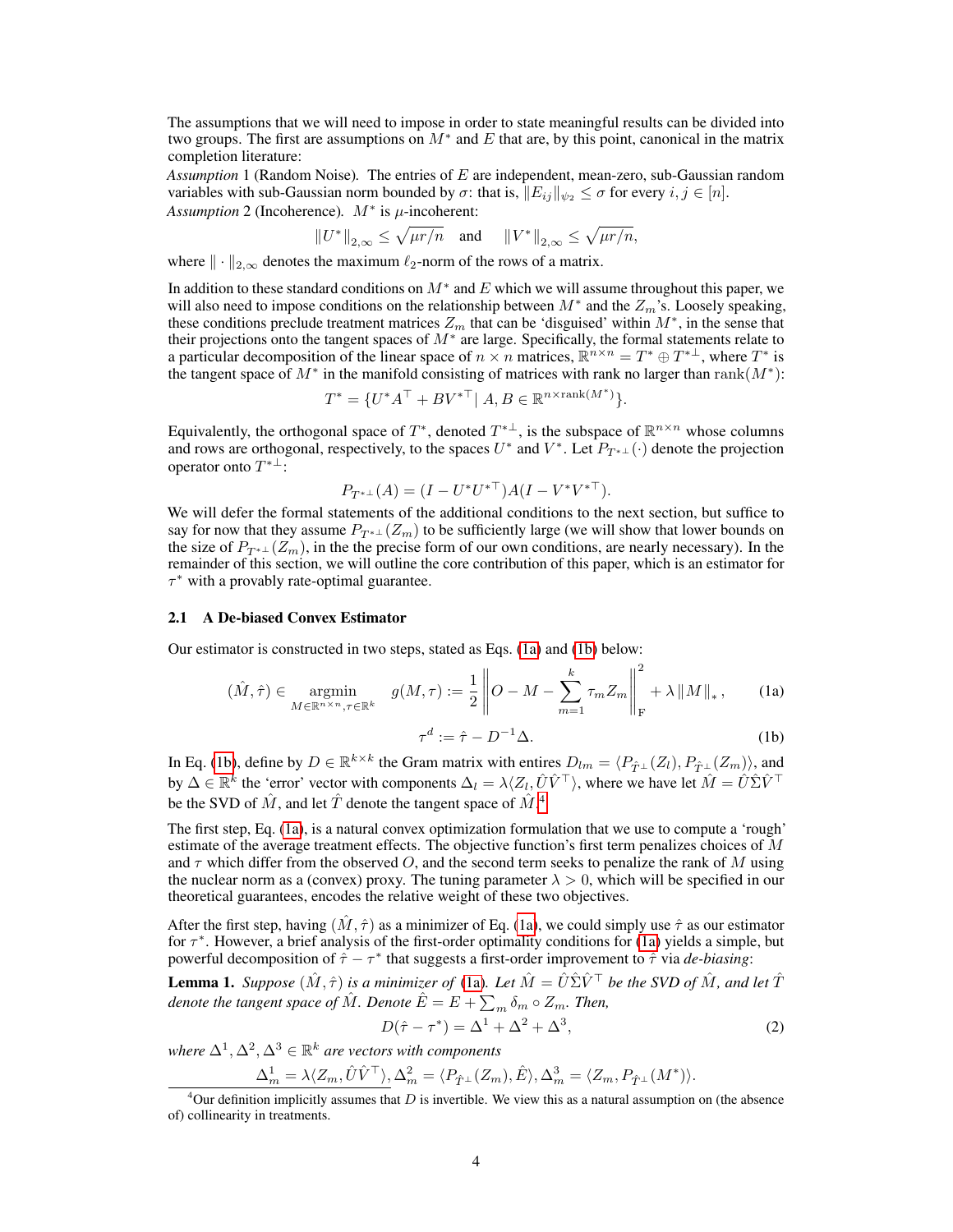Consider this error decomposition, i.e.  $\hat{\tau} - \tau^* = D^{-1}(\Delta^1 + \Delta^2 + \Delta^3)$  by Eq. [\(2\)](#page-3-1), and note that D−1∆<sup>1</sup> is entirely a function of observed quantities. Thus, it is known and *removable*. The second step of of our algorithm, Eq. [\(1b\)](#page-3-1), does exactly this. The resulting de-biased estimator, denoted  $\tau^d$ , is the subject of this paper. As an aside, it is worth noting that while de-biased estimators for high-dimensional inference have received considerable attention recently, our de-biasing procedure is algorithmically distinct from existing notions of de-biasing, including those for problems closely related to our own (e.g. matrix completion [\[32,](#page-11-6) [18\]](#page-10-12) and panel data regression [\[27\]](#page-11-1)).

Our main results characterize the error  $\tau^d - \tau^*$ . The crux of this can be gleaned from the second and third terms of Eq. [\(2\)](#page-3-1). If  $\hat{T}$  is sufficiently 'close' to  $T^*$ , then  $\Delta^3$  becomes negligible (because  $P_{T^{*\perp}}(M^*) = 0$ ). Showing closeness of  $\hat{T}$  and  $T^*$  is the main technical challenge of this work. The remaining error, contributed by  $\Delta^2$ , can then be characterized as a particular 'weighted average' of the (independent) entries of E and the residual matrices  $\delta_m$  which we show to be min-max optimal.

To conclude this section, we prove Lemma [1](#page-3-3) for a single treatment  $(k = 1)$ ; the complete proof is a straightforward generalization, completed in [A](#page--1-0)ppendix A (See the online full version<sup>[5](#page-4-0)</sup> for Appendix details).

*Proof of Lemma [1](#page-3-3) for*  $k = 1$ . Since  $k = 1$ , we suppress redundant subscripts. Consider the first-order optimality conditions of [\(1a\)](#page-3-0):

$$
\langle Z, O - \hat{M} - \hat{\tau} Z \rangle = 0 \tag{3a}
$$

$$
O - \hat{M} - \hat{\tau}Z = \lambda(\hat{U}\hat{V}^{\top} + W), \tag{3b}
$$

<span id="page-4-1"></span>
$$
||W|| \le 1 \tag{3c}
$$

<span id="page-4-2"></span> $\Box$ 

$$
P_{\hat{T}^{\perp}}(W) = W \tag{3d}
$$

(W is called the 'dual certificate' in the matrix completion literature [\[33,](#page-11-7) [34,](#page-11-8) [35\]](#page-11-9)). Combining Eq. [\(3b\)](#page-3-1) and Eq. [\(3a\)](#page-3-0), we have

$$
\langle Z, O - \hat{M} - \hat{\tau} Z \rangle = 0 \implies \langle Z, \lambda (\hat{U} \hat{V}^{\top} + W) \rangle = 0 \implies \lambda \langle Z, \hat{U} \hat{V}^{\top} \rangle = - \langle Z, \lambda W \rangle. \tag{4}
$$

Next, applying  $P_{\hat{T}}$ <sub>⊥</sub> (·) to both sides of Eq. [\(3b\)](#page-3-1) and using Eq. [\(3d\)](#page-4-1):

$$
P_{\hat{T}^{\perp}}(O - \hat{M} - \hat{\tau}Z) = \lambda W
$$
  
\n
$$
\implies P_{\hat{T}^{\perp}}(M^*) + P_{\hat{T}^{\perp}}(E + \delta \circ Z) - (\hat{\tau} - \tau^*)P_{\hat{T}^{\perp}}(Z) = \lambda W,
$$
\n(5)

where the implication is by definition:  $O = M^* + E + \tau^* Z + \delta \circ Z$ . Finally, substituting  $\lambda W$  from Eq.  $(5)$  into Eq.  $(4)$ , we obtain

$$
\lambda \langle Z, \hat{U}\hat{V}^{\top} \rangle = -\langle Z, P_{\hat{T}^{\perp}}(M^*) + P_{\hat{T}^{\perp}}(E + \delta \circ Z) - (\hat{\tau} - \tau^*)P_{\hat{T}^{\perp}}(Z) \rangle
$$
  
\n
$$
\implies (\hat{\tau} - \tau^*) || P_{\hat{T}^{\perp}}(Z) ||_F^2 = \lambda \langle Z, \hat{U}\hat{V}^{\top} \rangle + \langle Z, P_{\hat{T}^{\perp}}(E + \delta \circ Z) \rangle + \langle Z, P_{\hat{T}^{\perp}}(M^*) \rangle
$$

This is equivalent to Eq. [\(2\)](#page-3-1), completing the proof.

# 3 Theoretical Guarantees

Summarizing so far, our estimator is constructed in two steps: solve the convex program in Eq. [\(1a\)](#page-3-0) to obtain an initial estimate  $(\hat{M}, \hat{\tau})$ , then de-bias according to Eq. [\(1b\)](#page-3-1). While we have presented this estimator in a setting that allows for *multiple* treatments (i.e.  $k \geq 1$ ), for the sake simplicity our results here (Theorems [1](#page-5-0) and [2\)](#page-5-1) are restricted to the single treatment (i.e.  $k = 1$ ) setting. Recall that the work on synthetic control, which we seek to extend, is for a single treatment and a particular form of  $Z_1$  (support on a single row); our results in this section are for a single treatment but *general*  $Z_1$ . To ease notation, we will from here on suppress treatment-specific subscripts ( $Z_1$ ,  $\tau_1$ , etc.)

As mentioned earlier, our results require a set of conditions that relate the treatment matrix  $Z$  to the tangent space  $T^*$  of  $M^*$ :

<span id="page-4-3"></span><span id="page-4-0"></span> $5$ <https://arxiv.org/abs/2106.02780>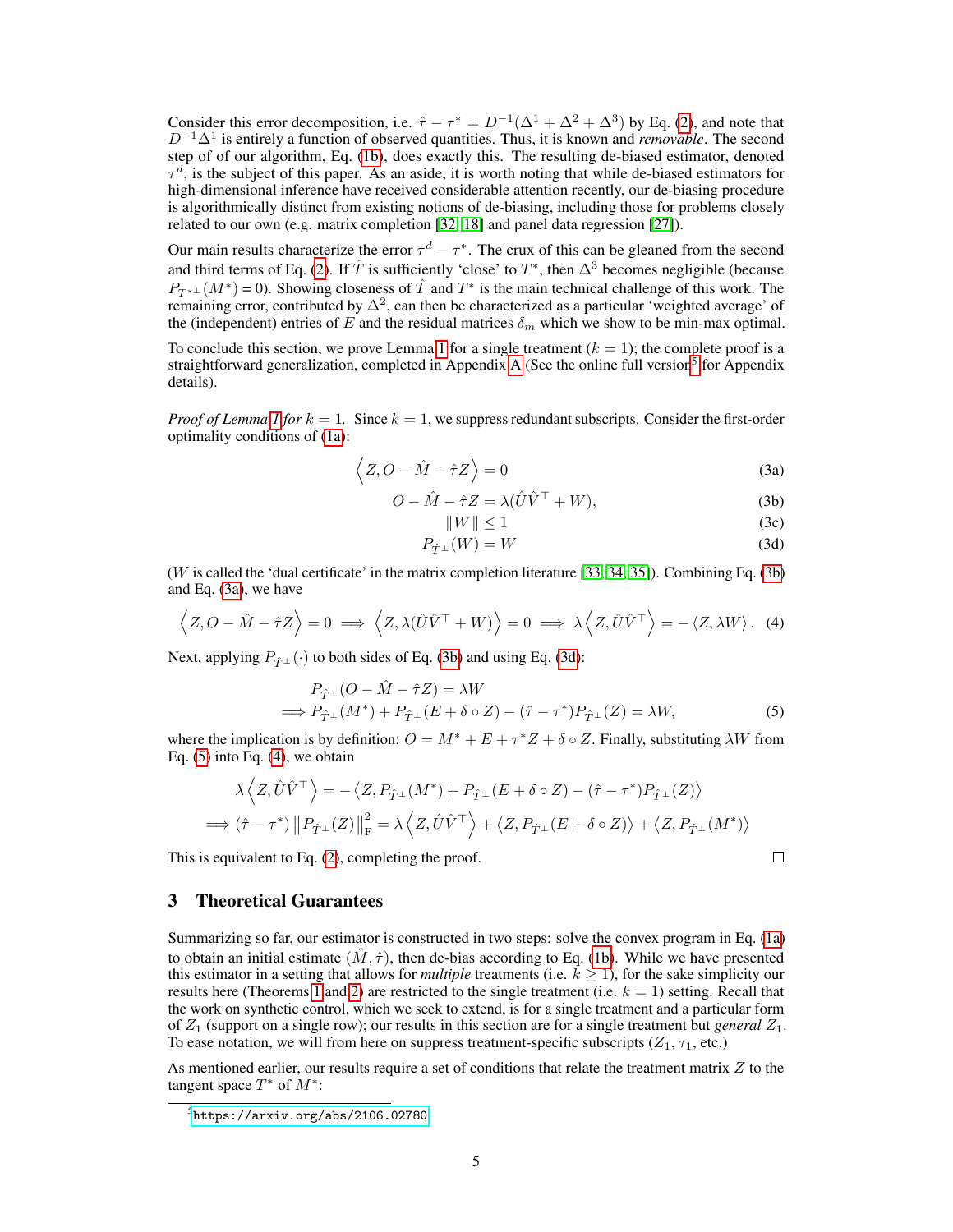Assumption 3. There exist positive constants  $C_{r_1}, C_{r_2}$  such that

(a)  $\| ZV^* \|_{\text{F}}^2 + \| Z^\top U^* \|$ 2  $\frac{2}{\mathrm{F}} \leq (1 - C_{r_1} / \log(n)) ||Z||_{\mathrm{F}}^2.$ (b)  $|\langle Z, U^*V^{*\top}\rangle| ||P_{T^{*\perp}}(Z)|| \leq (1 - C_{r_2}/\log(n)) ||P_{T^{*\perp}}(Z)||_F^2$ .

Assumption [3](#page-4-3) is nearly necessary for identifying  $\tau^*$  (in a manner made formal by Proposition [2](#page-6-0) below). These conditions are mild enough to allow for various treatment patterns that occur in practice, and broadly expand on the set of patterns possible in the synthetic control literature (as we discuss in Section [3.1\)](#page-6-1).

Let  $\delta = \mathcal{T} \circ Z - \tau^* Z$  be the matrix of treatment effect 'residuals.' Our first result establishes a bound on the error rate of  $\tau^d$ . Note that  $\delta$  is a zero-mean matrix and is zero outside the support of Z. Thus the requirement below that  $\|\delta\| \leq C_\delta \sigma \sqrt{n/r}$  is mild. It is trivially met in synthetic control settings. It is also easily seen as met when  $\delta$  has independent, sub-Gaussian entries. Finally as it turns out, the condition can also admit random sub-gaussian matrices with complex correlation patterns; see [\[36\]](#page-11-10).

<span id="page-5-0"></span>**Theorem 1** (Optimal Error Rate). *Suppose*  $\frac{\sigma \sqrt{n}}{\sigma}$  $\frac{\sigma\sqrt{n}}{\sigma_{\min}}\leq C_1\frac{1}{\kappa^2r^2\log^5(n)}$  and  $\|\delta\|\leq C_\delta\sigma\sqrt{n/r}.$  Then for *any*  $C_2 > 0$ , for sufficiently large n, with probability  $1 - O(n^{-C_2})$ , we have

$$
|\tau^d - \tau^*| \le C_e \log(n) \max\left(\frac{\sigma}{\|Z\|_{\mathrm{F}}} \frac{\kappa^3 r n \sigma \log^5(n)}{\sigma_{\min}}, \frac{|\langle P_{T^*}(\delta), P_{T^*}(Z) \rangle|}{\|Z\|_{\mathrm{F}}^2}\right)
$$

*Here,*  $C_e$  is a constant depending (polynomially) on  $C_1, C_2, C_{r_1}, C_{r_2}, C_{\delta}$  (where  $C_{r_1}$  and  $C_{r_2}$  are *the constants appearing in Assumption [3\)](#page-4-3).*

To begin parsing this result, consider a 'typical' scenario in which  $\sigma, \kappa, r, \mu = O(1)$ , and  $\sigma_{\min} =$  $\Omega(n)$ . Then Theorem [1](#page-5-0) implies that

<span id="page-5-2"></span>
$$
|\tau^d - \tau^*| = \tilde{O}\left(\sigma / \|Z\|_{\mathcal{F}} + |\langle P_{T^*}(\delta), P_{T^*}(Z)\rangle| / \|Z\|_{\mathcal{F}}^2\right).
$$
\n(6)

This is minimax optimal (up to  $\log n$  factors), as shown below:

Proposition 1 (Minimax Lower Bound). *For any estimator* τˆ*, there exists an instance with*  $\sigma$ ,  $\kappa$ ,  $r$ ,  $\mu = \Theta(1)$ , and  $\sigma_{\min} = \Theta(n)$ , on which, with probability at least 1/3,

$$
|\hat{\tau} - \tau^*| \ge \max\left(\sigma / \|Z\|_{\mathrm{F}} , |\langle P_{T^*}(\delta), P_{T^*}(Z)\rangle| / \|Z\|_{\mathrm{F}}^2\right).
$$

Finally, it is worth considering some special cases under which Eq. [\(6\)](#page-5-2) reduces further to

$$
|\tau^d - \tau^*| = \tilde{O}\left(\frac{\sigma}{\|Z\|_{\mathrm{F}}}\right),\tag{7}
$$

.

<span id="page-5-3"></span>.

which is the optimal rate (up to  $\log n$ ) achieviable even when  $M^*$  and  $\delta$  are known. Any of the following are, alone, sufficient to imply Eq. [\(7\)](#page-5-3):

*Independent*  $\delta$ : Independent, sub-gaussian  $\delta_{ij}$  with  $O(1)$  sub-gaussian norm. *Synthetic control and block*  $Z: \| \delta \|_{\max} = O(1)$ ,  $Z$  consists of an  $\ell \times c$  block that is sufficiently Symmetric control and block  $\sum |\theta|_{\text{max}} = O(1)$ ,  $\sum$  consists of an  $\ell \times c$  block that is sufficiently sparse:  $\sqrt{c}(\ell + c) = O(n)$ . For comparison, state-of-the-art synthetic control results [\[13,](#page-10-7) [37\]](#page-11-11) require the sparser condition  $\ell c(\ell + c) = O(n)$  (though that condition enables asymptotic normality results). *Panel data regression:* The conditions imposed in [\[27\]](#page-11-1), the most notably that Z be sufficiently dense:  $||P_{T^{*+}}(Z)||_F^2 = \Theta(n^2)$ . This recovers their error guarantee (up to log factors); see Appendix [D.](#page--1-1)

Our second main result establishes asymptotic normality for our estimator. This naturally requires some additional control over the variability of  $\delta$ . We consider the setting in which the  $\delta_{ij} = \overline{\tau_{ij}} - \tau^*$ are independent variables.

<span id="page-5-1"></span>**Theorem 2** (Asymptotic Normality). *Suppose each*  $\delta_{ij}$  *is a mean-zero, independent random variable with sub-Gaussian norm*  $\|\delta_{ij}\|_{\psi_2} = O(1)$ *. Assume*  $\kappa = r = \mu = \sigma = O(1)$  *and*  $\sigma_{\min} = \Omega(n)$ *. Then with probability*  $1 - O(1/n^3)$ ,

$$
\tau^d-\tau^*=\frac{\langle E+(\delta\circ Z),P_{T^{*\perp}}(Z)\rangle}{\|P_{T^{*\perp}}(Z)\|_{\rm F}^2}+O\left(\frac{\log^8(n)}{n}\right)
$$

*Consequently,*

$$
(\tau^d - \tau^*)/V_{\tau}^{1/2} \to \mathcal{N}(0, 1), \quad V_{\tau} = \sum_{ij} P_{T^{*+}}(Z)_{ij}^2 \text{Var}(E_{ij} + \delta_{ij} Z_{ij}) / \left(\sum_{ij} P_{T^{*+}}(Z)_{ij}^2\right)^2,
$$

*provided that*  $V_\tau^{1/2} = \Omega(\log^9(n)/n)$ .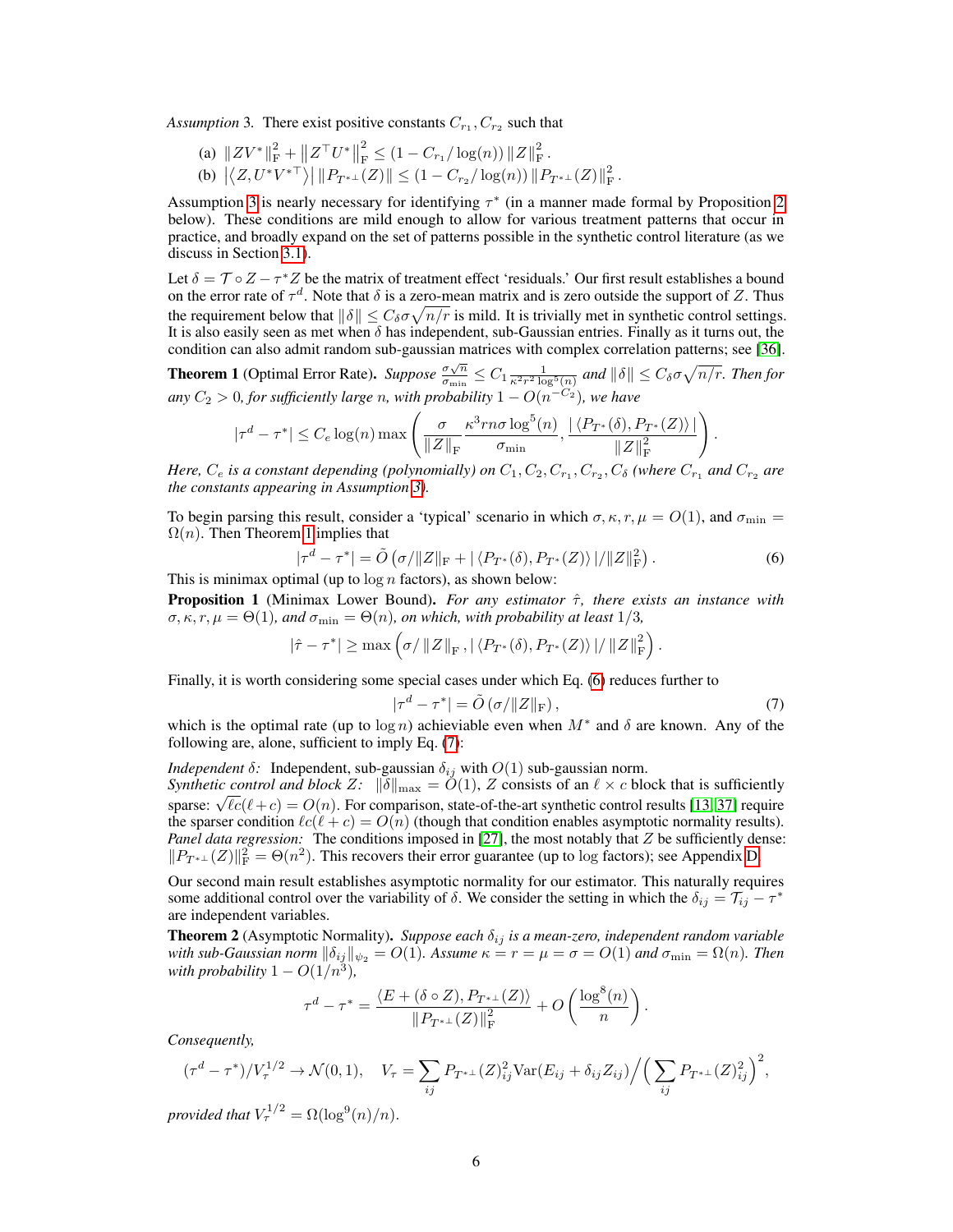Asymptotic normality is of econometric interest, as it enables *inference*. Specifically, inference can be performed using a 'plug-in' estimator  $\hat{V}_{\tau}$  for  $V_{\tau}$ , gotten by substituting  $\hat{T}$  for  $T^*$  and  $O - M^d - \tau^d Z$ for  $E + (\delta \circ Z)$ , where  $M^d$  is a de-biased estimator for  $M^*$  (see Appendix [L\)](#page--1-2). This is a common procedure in the literature (e.g., see [\[18\]](#page-10-12)), and it is straightforward to show that  $\hat{V}_{\tau} \sim V_{\tau}$ .

Proof Technique: The proofs of Theorems [1](#page-5-0) and [2](#page-5-1) are inspired by recent developments on bridging convex and non-convex formulations for matrix completion [\[4\]](#page-9-3) and Robust-PCA [\[5\]](#page-9-4). Whereas that work assume a random, independent missingness pattern, our proof extends that program to deal with deterministic treatment patterns Z. As such, this analysis is likely of interest, in its own right, as a complement to the matrix completion literature [\[38,](#page-11-12) [39,](#page-11-13) [4,](#page-9-3) [5\]](#page-9-4). Broadly, we must address the issue that constructing a dual certificate to analyze the quality of our convex estimator directly is hard. Instead [\[4\]](#page-9-3) show the existence of such a certificate non-constructively by studying a non-convex estimator and showing that a (fictitious) gradient descent algorithm applied to that estimator recovers a suitable dual certificate. We effectively extend that program to deterministic patterns Z, and provide entry-wise recovery guarantees on  $M^*$  in this setting that are of independent interest.

#### <span id="page-6-1"></span>3.1 Applicability of Treatment Conditions

Having stated our results, we return to our assumptions on  $Z$  (Assumption [3\)](#page-4-3) and discuss the extent to which they allow for treatment patterns that occur in practice. First however, we establish that Assumption [3](#page-4-3) is necessary. Consider the proposition below, which establishes that should either of the condition of Assumption [3](#page-4-3) be violated by an amount that grows negligible with  $n$ , then identification is rendered impossible so that no estimator can recover  $\tau^*$ .

<span id="page-6-0"></span>**Proposition 2.** Let n be any positive even integer. There exists a matrix  $Z \in \{0,1\}^{n \times n}$  and a pair of rank-1 and  $\mu = 2$  (incoherent) matrices  $M_1, M_2 \in \mathbb{R}^{n \times n}$  with SVDs denoted by  $M_i = U_i \Sigma_i V_i^{\top}$ <br>and  $T_i$  being the tangent space of  $M_i$ , such that all three of the following statements hold:

*1.*  $||ZV_i||_F^2 + ||Z^T U_i||_F^2 = ||Z||_F^2$ ,  $i = 1, 2$ 2.  $|\langle Z, U_i V_i^{\top} \rangle| \| P_{T_i^{* \perp}}(Z) \| = \| P_{T_i^{* \perp}}(Z) \|_F^2$ ,  $i = 1, 2$ *3.*  $M_1 + Z = M_2$ 

We next discuss various treatment patterns that are admissible under Assumption  $3$ :<sup>[6](#page-6-2)</sup>

*1. Rank grows faster than r:* Assumption [3](#page-4-3) holds if  $\sum_{i=1}^{r} \sigma_i(Z)^2 \leq (1 - C/\log n) ||Z||_F^2/(\sqrt{r}+2)$ . Loosely speaking, this requires that the rank of Z be strictly higher than r, and that less than  $1/\sqrt{r}$  of its 'mass' lie in its first  $r$  components. Put another way,  $Z$  must be sufficiently different from any rank-r approximation. One common setting where this occurs is when there is sufficient randomness in generating  $Z$ , such as the case where the entries of  $Z$  are drawn independently, which is the canonical scenario in the matrix completion literature (e.g., [\[35,](#page-11-9) [38,](#page-11-12) [39\]](#page-11-13)).

2. Maximal number of ones in a row and column: Let  $\ell$  and  $c$  denote the maximum number of ones in a row and column, respectively, of Z. Assumption [3](#page-4-3) holds if  $\ell + c \leq (1 - C/\log n) n/(r^2\mu)$ . When  $r, \mu = O(1)$ , this allows  $\ell, c = O(n)$  and generalizes the sparse block patterns studied in the literature (e.g.  $[40, 13]$  $[40, 13]$ ), where Z is a two-by-two block matrix with exactly one block equal to one.

*3. Single row or column (Synthetic Control):* Consider the case when Z is supported on a sin-gle row (or column, equivalently), as in synthetic control. Assumption [3](#page-4-3) holds if  $||z^{\top}V^*||_F^2 \le$  $(1 - C/\log n - \mu r/n) ||z||^2$ , where  $z^\top$  is the non-zero row of Z. This will easily hold, if allowing a negligible perturbation to either  $z_1$  or the row space of  $M^*$ . It is also interesting to note that the iden-tification assumption made in the canonical paper [\[2\]](#page-9-1) (i.e.,  $T_0^{-1} \sigma_{\min}(\sum_{i=1}^{T_0} V_i^* V_i^{*\top}) > 0$  is bounded away from zero, where  $T_0 = \max_{z_i=0} i$ ), together with  $T_0 = \Omega(n/\log(n))$  and  $\mu r = O(n/\log(n))$ (also implicitly assumed in [\[2\]](#page-9-1) for an optimal gaurantee), together imply Assumption [3.](#page-4-3)

We end this section by drawing a connection to the literature on panel data regression with interactive fixed effects [\[25,](#page-10-19) [36,](#page-11-10) [27\]](#page-11-1). That literature studies estimators similar in spirits to ours (e.g., [\[27\]](#page-11-1) analyzed the performance of the convex estimator and a heuristic de-biasing approach). However,

<span id="page-6-2"></span><sup>&</sup>lt;sup>6</sup>Also see a further discussion for mathematical equivalent forms of Assumption [3](#page-4-3) based on basis transformations and the generalization to  $k > 1$  in Appendix [C.](#page--1-3)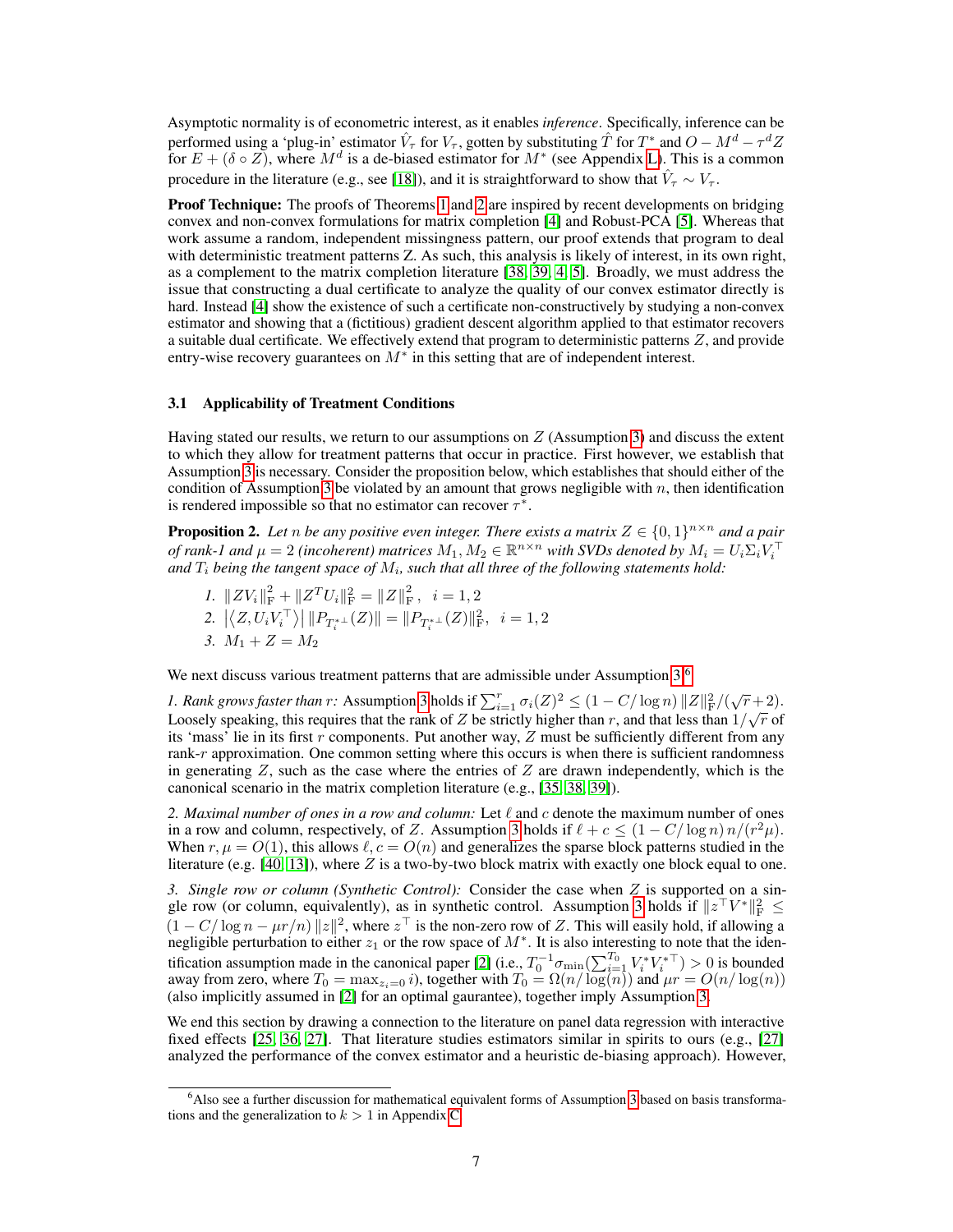those approaches are only known to work if  $||P_{T^{*\perp}}(Z)||_F = \Theta(n^2)^7$  $||P_{T^{*\perp}}(Z)||_F = \Theta(n^2)^7$ . This is of course a substantially stronger assumption than Assumption [3](#page-4-3) and rules out sparse treatment patterns (as in synthetic control). In summary, our approach also has the potential to broaden the scope of problems addressed via panel data regression.

# 4 Experiments

We conducted a set of experiments on semi-synthetic datasets (the treatment is introduced artificially and thus ground-truth treatment-effect values are known) and real datasets (the treatment is real and ground-truth treatment-effect values are unknown). The results show that our estimator  $\tau^d$  is more accurate than existing algorithms and its performance is robust to various treatment patterns.

The following four benchmarks were implemented: (i) Synthetic Difference-in-Difference (SDID) [\[13\]](#page-10-7); (ii) Matrix-Completion with Nuclear Norm Minimization (MC-NNM) [\[3\]](#page-9-2) (iii) Robust Synthetic Control (RSC) [\[10\]](#page-10-4) (iv) Ordinary Least Square (OLS): Selects  $a, b \in \mathbb{R}^n, \tau \in \mathbb{R}$  to minimize  $||O-a1^T - 1b^T - \tau Z||_F^2$ , where  $1 \in \mathbb{R}^n$  is the vector of ones. It is worth noting that SDID and RSC one apply to traditional synthetic control patterns (*block* and *stagger* below).

Semi-Synthetic Data (Tobacco). The first dataset consists of the annual tobacco consumption per capita for 38 states during 1970-2001, collected from the prominent synthetic control study [\[2\]](#page-9-1) (the treated unit California is removed). Similar to [\[3\]](#page-9-2), we view the collected data as  $M^*$  and introduce artificial treatments. We considered two families of patterns that are common in the economics literature: *block* and *stagger* [\[3\]](#page-9-2). Block patterns model simultaneous adoption of the treatment, while stagger patterns model adoption at different times. In both cases, treatment continues forever once adopted. Specifically, given the parameters  $(m_1, m_2)$ , a set of  $m_1$  rows of  $Z$  are selected uniformly at random. On these rows,  $Z_{ij} = 1$  if and only if  $j \geq t_i$ , where for block patterns,  $t_i = m_2$ , and for stagger patterns,  $t_i$  is selected uniformly from values greater than  $m_2$ .

To model heterogenous treatment effects, let  $\mathcal{T}_{ij} = \tau^* + \delta_i$  where  $\delta_i$  is i.i.d and  $\delta_i \sim \mathcal{N}(0, \sigma_\delta)$ characterizes the unit-specific effect. Then the observation is  $O = M^* + \mathcal{T} \circ Z$ . We fix  $\tau^* = \sigma_{\delta} =$  $\bar{M}^*$ /5 through all experiments, where  $\bar{M}^*$  is the mean value of  $M^{*8}$  $M^{*8}$  $M^{*8}$ . The hyperparameters for all algorithms were tuned using rank  $r \sim 5$  (estimated via the spectrum of  $M^*$ ).

Next, we compare the performances of the various algorithms on an ensemble of 1,000 instances with  $m_1 \sim \text{Uni}[1, n_1), m_2 = \text{Uni}[1, n_2)$  for stagger patterns and  $m_1 \sim \text{Uni}[1, 5), m_2 = 18$  for block patterns (matching the year 1988, where California passed its law for tobacco control). The results are reported in the first two rows of Table [1](#page-7-2) in terms of the average normalized error  $|\tau - \tau^*|/\tau^*$ .

Note that the treatment patterns here are 'home court' for the SDID and RSC synthetic control methods but our approach nonetheless outperforms these benchmarks. One potential reason is that these methods do not leverage all of the available data for learning counterfactuals: MC-NNM and SDID ignore treated observations. RSC ignores even more: it in addition does not leverage some of the *untreated* observations in  $M^*$  on treated units (i.e. observations  $O_{ij}$  for  $j < t_i$  on treated units).

<span id="page-7-2"></span>Table 1: Comparison of our algorithm (De-biased Convex) to benchmarks on semi-synthetic datasets (Block and Stagger correspond to Tobacco dataset; Adaptive pattern corresponds to Sales dataset). Average normalized error  $|\tau - \tau^*|/\tau^*$  is reported.

| Pattern      | De-biased Convex    | <b>SDID</b>         | MC-NNM              | RSC.                     | OLS.                |
|--------------|---------------------|---------------------|---------------------|--------------------------|---------------------|
| <b>Block</b> | $0.15 \ (\pm 0.13)$ | $0.23 \ (\pm 0.19)$ | $0.27 \ (\pm 0.24)$ | $0.30 \ (\pm 0.26)$      | $0.38 \ (\pm 0.36)$ |
| Stagger      | $0.10 \ (\pm 0.20)$ | $0.16 \ (\pm 0.18)$ | $0.15 \ (\pm 0.16)$ | $0.20 \ (\pm 0.27)$      | $0.18 \ (\pm 0.19)$ |
| Adaptive     | $0.02 \ (\pm 0.02)$ | -                   | $0.13 \ (\pm 0.10)$ | $\overline{\phantom{0}}$ | $0.20 \ (\pm 0.18)$ |

Semi-Synthetic Data (Sales). The second dataset consists of weekly sales of 167 products over 147 weeks, collected from a Kaggle competition [\[41\]](#page-11-15). In this application, treatment corresponds to

<span id="page-7-0"></span><sup>&</sup>lt;sup>7</sup>Parenthetically, the assumption  $||P_{T^{*\perp}}(Z)||_F = \Theta(n^2)$  greatly simplifies analysis in [\[27\]](#page-11-1) since a global bound on  $\tau - \tau^*$  can be easily obtained. One of the main technical innovations in our paper, building on recent advances in the matrix completion literature, is to conduct a refined 'local' analysis without the assumption on the density of Z.

<span id="page-7-1"></span><sup>&</sup>lt;sup>8</sup>See Appendix [E](#page--1-4) for estimating row-specific treatment effects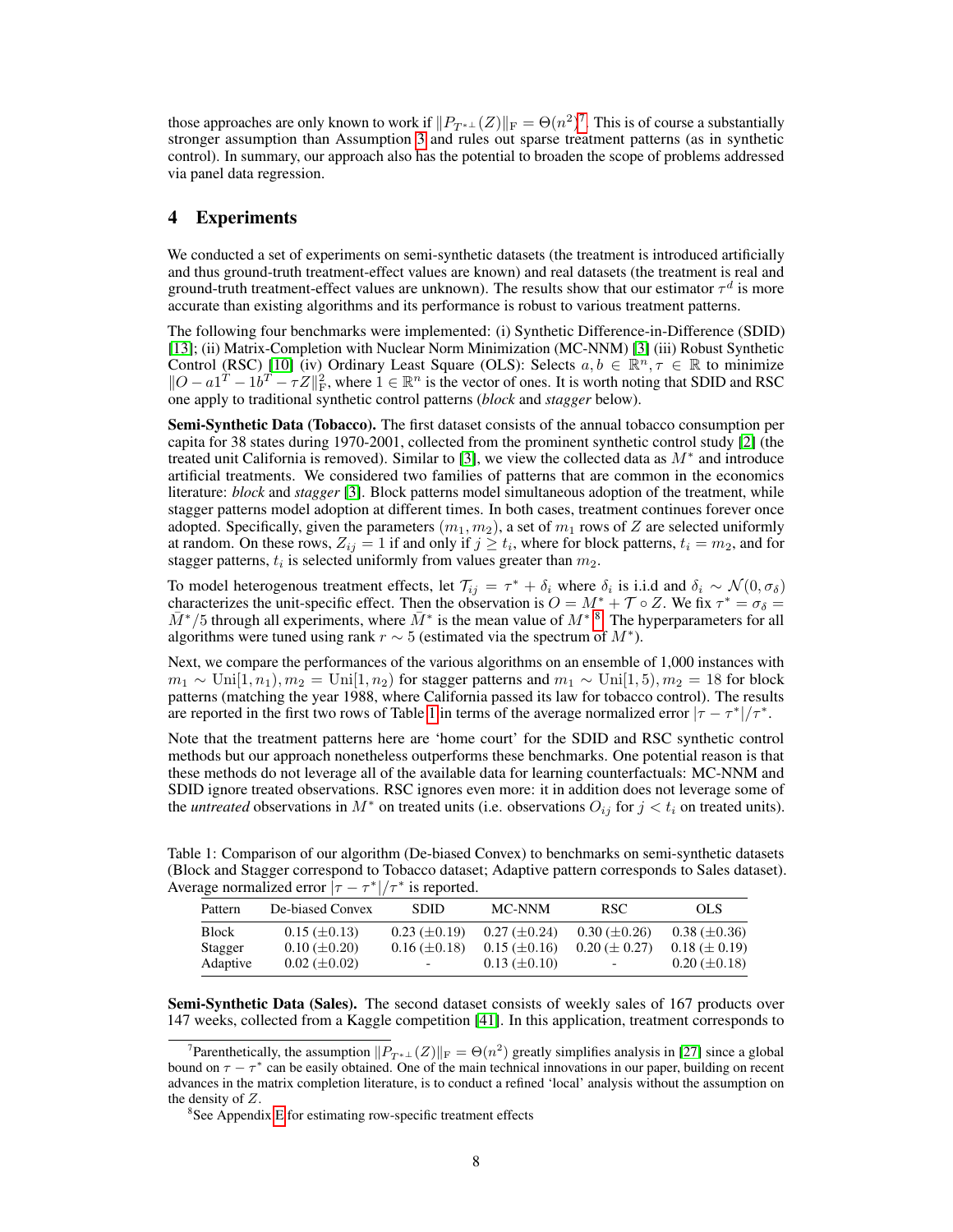various 'promotions' of a product (e.g. price reductions, advertisements, etc.). We introduced an artificial promotion Z, used the collected data as  $M^*$  ( $\overline{M}^* \approx 12170$ ), and the goal was to estimate the average treatment effect given  $O = M^* + \mathcal{T} \circ Z$  and  $Z(\mathcal{T})$  follows the same generation process as above with  $\tau^* = \sigma = \overline{M^*}/5$ .

Now the challenge in these settings is that these promotions are often decided based on previous sales. Put another way, the treatment matrix Z is constructed *adaptively*. We considered a simple model for generating adaptive patterns for Z: Fix parameters  $(a, b)$ . If the sale of a product reaches its lowest point among the past  $a$  weeks, then we added promotions for the following  $b$  weeks (this models a common preference for promoting low-sale products). Across our instances,  $(a, b)$  was generated according to  $a \in \text{Uni}[5, 25], b \in \text{Uni}[5, 25]$ . This represents a treatment pattern where it is unclear how typical synthetic control approaches (SDID, RSC) might even be applied.

The rank of  $M^*$  is estimated via the spectrum with  $r \sim 35$ . See Table [1](#page-7-2) for the results averaged over 1,000 instances. The average of  $|\tau - \tau^*|/\tau^*$  is  $\sim 5.3\%$  for our algorithm, versus 27.6% for MC-NNM. We conjecture that the reason for this is that highly structured missing-ness patterns are challenging for matrix-completion algorithms; we overcome this limitation by leveraging the treated data as well. Of course, there is a natural trade-off here: if the heterogeneity in  $\delta$  were on the order of the variation in M<sup>\*</sup> (so that  $\|\delta \circ Z\| \gg \sigma_r(M^*))$  then it is unclear that the treated data would help (and it might, in fact, hurt). But for most practical applications, the treatment effects we seek to estimate are typically small relative to the nominal observed values.

Real Data. This dataset consists of daily sales and promotion information of 571 drug stores over 942 days, collected from Rossmann Store Sales dataset [\[42\]](#page-11-16). The promotion dataset Z is binary (1 indicates a promo is running on that specific day and store). The *real* pattern is highly complex (see Fig. [1\)](#page-8-0) and hence synthetic-control type methods (SDID, RSC) again do not apply. Our goal here is to estimate the average increase of sales  $\tau^*$  brought by the promotion.

<span id="page-8-0"></span>

|                  | $\tau$               | <b>Test Error</b>    |
|------------------|----------------------|----------------------|
| De-biased Convex | 118.2 $(\pm 2.4)$    | $0.04 \ (\pm 0.002)$ |
| MC-NNM           | $-49.4 \ (\pm 0.98)$ | $0.07 \ (\pm 0.002)$ |
| OLS.             | $-45.8 (\pm 1.24)$   | $0.18 \ (\pm 0.003)$ |

Figure 1: *Left:* The promotion pattern of the real data. *Right:* Estimation of  $\tau$  and test errors.

The hyperparameters for all algorithms were tuned using rank  $r \sim 70$  (estimated via cross validation). A test set  $\Omega$  consisting of 20% of the treated entires is randomly sampled and hidden. The test error is then calculated by  $||P_{\Omega}(M + \tau Z - O)||_F^2 / ||P_{\Omega}(O - \bar{O})||_F^2$  where  $\bar{O}$  is the mean-value of O. Fig. [1](#page-8-0) shows the results averaged over 100 instances. Our algorithm provides superior test error. This is potentially a conservative measure since it captures error in approximating both  $M^*$  and  $\tau^*$ ; the variation contributed by  $M^*$  to observations is substantially larger that that contributed by  $\tau^*$ . Now whereas the ground-truth for  $\tau^*$  is not known here, the negative treatment effects estimated by MC-NNM and OLS seem less likely since store-wise promotions are typically associated with positive effects on sales.

Asymptotic Normality. The normality of our estimator is also verified, where the prediction from Theorem [2](#page-5-1) is precise enough to enable inferential tasks such as constructing confidence intervals (CIs) for  $\tau^*$ : our 95% CIs typically had "true" coverage rates in the range of 93-96% for a synthetic set of instances described in Appendix [E.](#page--1-4) See Fig. [2.](#page-9-5)

# 5 Conclusion

Motivated by the extremely important econometric problem of estimating treatment effects from panel data, we studied a natural formulation of this problem as one of recovering an unknown quantity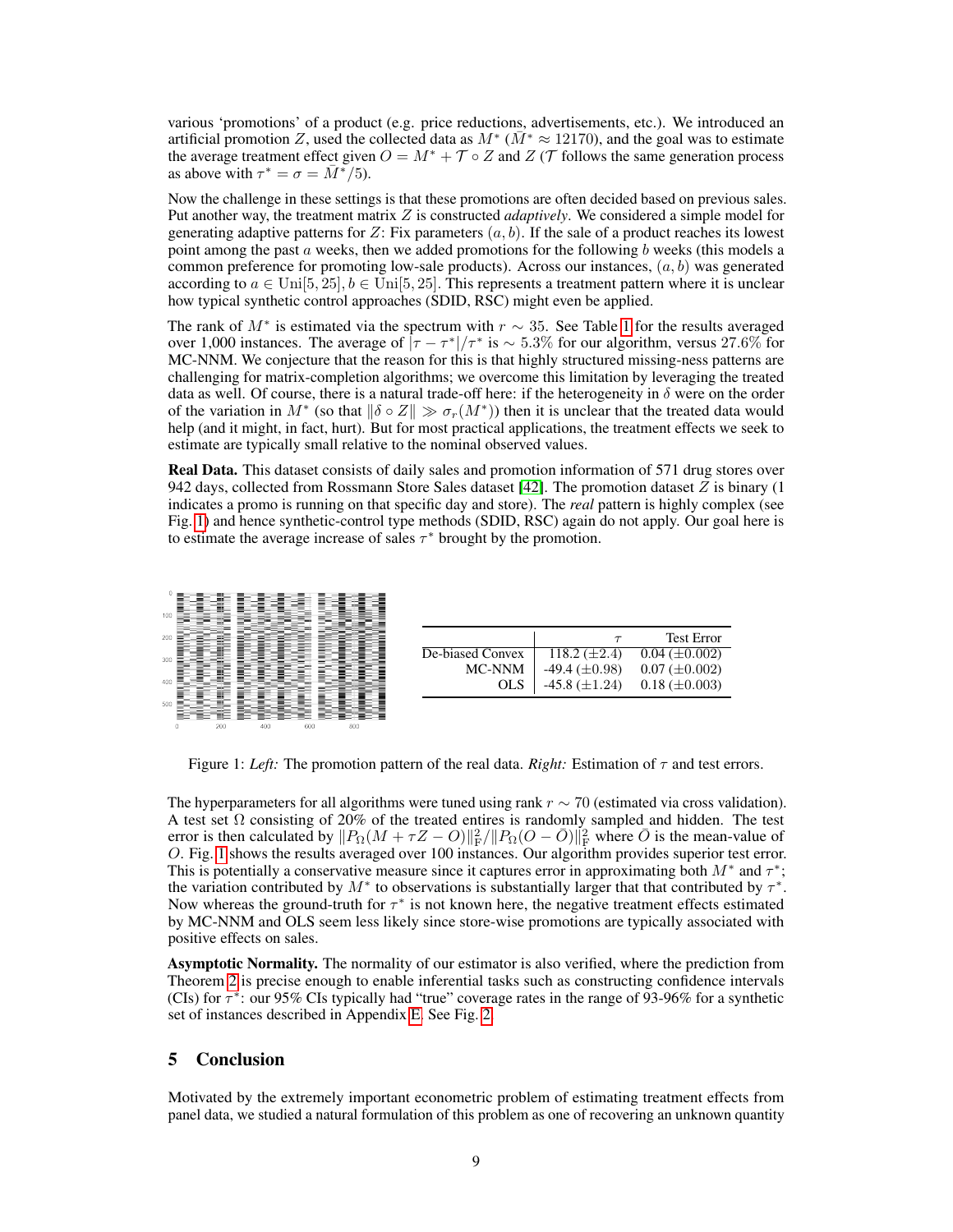<span id="page-9-5"></span>

|                 | $n_1 = 50$ | 100   | 150   | 200   |
|-----------------|------------|-------|-------|-------|
| $n_2/n_1 = 0.5$ | 0.916      | 0.957 | 0.956 | 0.942 |
|                 | 0.953      | 0.946 | 0.954 | 0.939 |
| 2               | 0.946      | 0.947 | 0.945 | 0.957 |
| 4               | 0.94       | 0.934 | 0.949 | 0.944 |
|                 |            |       |       |       |

Figure 2: Evaluation of our distributional characterization of  $\tau^d$  on a synthetic ensemble where  $\delta$  and E follow i.i.d Gaussian distribution. Left: Empirical Distribution of  $(\tau^d - \tau^*)/V_{\tau}$  with  $n = 100$ , overlaid with the  $\mathcal{N}(0, 1)$  density function as predicted by Theorem [2.](#page-5-1) *Right:* Coverage rates of 95% confidence intervals (the 'correct' coverage rate is 0.95) for different sizes  $(n_1, n_2)$  with  $r = 10$ . See Appendix [E](#page--1-4) for the data generation processes in details.

that has been added to an unknown low-rank matrix at a subset of its entries. We proposed an estimator based on solving, and de-biasing, a natural regularized least-squares objective. We built on recent techniques for establishing entry-wise guarantees that leverage a connection between convex and non-convex formulations, and proved that our estimator is order-optimal with nearly minimal conditions on the underlying low-rank matrix and the pattern of 'treated' entries.

One exciting direction for further work is to consider the correlation between noises (as opposed to the independent noise assumption). In fact, our main guarantee for the error rate (Theorem 1) is not restricted to independent noise (the results incorporate a deterministic  $E$  naturally, see Appendix [B](#page--1-5) and Appendix [J\)](#page--1-6). On the other hand, our asymptotic normality result (Theorem 2) indeed requires independent noise. Generalizing this result to correlated noise appears to be more involved and may require further technical innovations.

## 6 Ackowledgement

We thank all anonymous reviewers for their constructive comments. Farias and Peng were partially supported by NSF Grant CMMI 1727239.

## References

- <span id="page-9-0"></span>[1] Alberto Abadie and Javier Gardeazabal. The economic costs of conflict: A case study of the basque country. *American economic review*, 93(1):113–132, 2003.
- <span id="page-9-1"></span>[2] Alberto Abadie, Alexis Diamond, and Jens Hainmueller. Synthetic control methods for comparative case studies: Estimating the effect of california's tobacco control program. *Journal of the American statistical Association*, 105(490):493–505, 2010.
- <span id="page-9-2"></span>[3] Susan Athey, Mohsen Bayati, Nikolay Doudchenko, Guido Imbens, and Khashayar Khosravi. Matrix completion methods for causal panel data models. *Journal of the American Statistical Association*, pages 1–41, 2021.
- <span id="page-9-3"></span>[4] Yuxin Chen, Yuejie Chi, Jianqing Fan, Cong Ma, and Yuling Yan. Noisy matrix completion: Understanding statistical guarantees for convex relaxation via nonconvex optimization. *arXiv preprint arXiv:1902.07698*, 2019.
- <span id="page-9-4"></span>[5] Yuxin Chen, Jianqing Fan, Cong Ma, and Yuling Yan. Bridging convex and nonconvex optimization in robust pca: Noise, outliers, and missing data. *arXiv preprint arXiv:2001.05484*, 2020.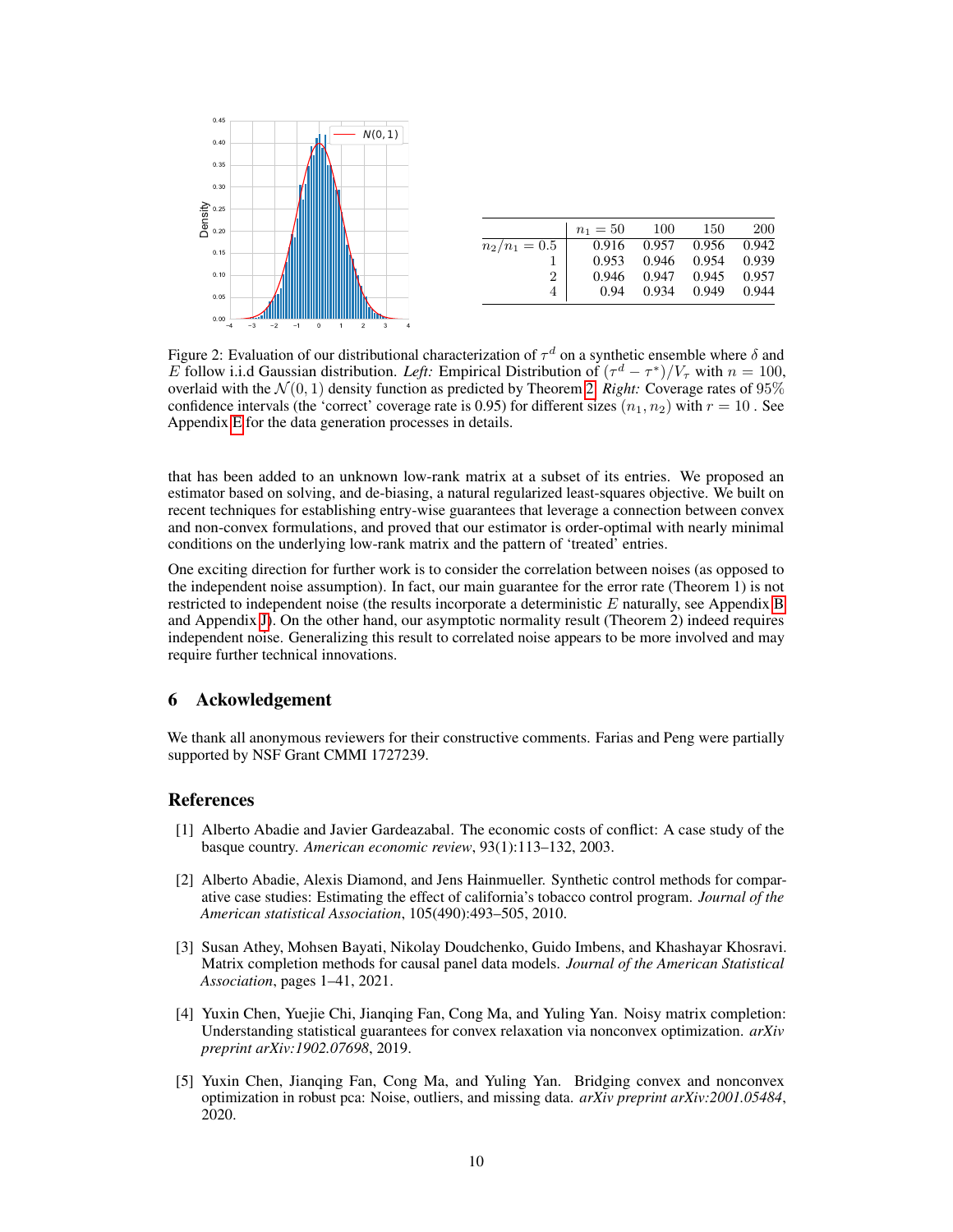- <span id="page-10-0"></span>[6] Alberto Abadie. Using synthetic controls: Feasibility, data requirements, and methodological aspects. *Journal of Economic Literature*, 2019.
- <span id="page-10-1"></span>[7] Nikolay Doudchenko and Guido W Imbens. Balancing, regression, difference-in-differences and synthetic control methods: A synthesis. Technical report, National Bureau of Economic Research, 2016.
- <span id="page-10-2"></span>[8] Kathleen T Li and David R Bell. Estimation of average treatment effects with panel data: Asymptotic theory and implementation. *Journal of Econometrics*, 197(1):65–75, 2017.
- <span id="page-10-3"></span>[9] Eli Ben-Michael, Avi Feller, and Jesse Rothstein. The augmented synthetic control method. *Journal of the American Statistical Association*, (just-accepted):1–34, 2021.
- <span id="page-10-4"></span>[10] Muhammad Amjad, Devavrat Shah, and Dennis Shen. Robust synthetic control. *The Journal of Machine Learning Research*, 19(1):802–852, 2018.
- <span id="page-10-5"></span>[11] Muhammad Amjad, Vishal Misra, Devavrat Shah, and Dennis Shen. mrsc: Multi-dimensional robust synthetic control. *Proceedings of the ACM on Measurement and Analysis of Computing Systems*, 3(2):1–27, 2019.
- <span id="page-10-6"></span>[12] Anish Agarwal, Devavrat Shah, Dennis Shen, and Dogyoon Song. On robustness of principal component regression. *Journal of the American Statistical Association*, (just-accepted):1–34, 2021.
- <span id="page-10-7"></span>[13] Dmitry Arkhangelsky, Susan Athey, David A Hirshberg, Guido W Imbens, and Stefan Wager. Synthetic difference in differences, 2019.
- <span id="page-10-8"></span>[14] Kathleen T Li. Statistical inference for average treatment effects estimated by synthetic control methods. *Journal of the American Statistical Association*, 115(532):2068–2083, 2020.
- <span id="page-10-9"></span>[15] Victor Chernozhukov, Kaspar Wüthrich, and Yinchu Zhu. An exact and robust conformal inference method for counterfactual and synthetic controls. *Journal of the American Statistical Association*, (just-accepted):1–44, 2021.
- <span id="page-10-10"></span>[16] Jushan Bai and Serena Ng. Matrix completion, counterfactuals, and factor analysis of missing data. *arXiv preprint arXiv:1910.06677*, 2019.
- <span id="page-10-11"></span>[17] Ruoxuan Xiong and Markus Pelger. Large dimensional latent factor modeling with missing observations and applications to causal inference. *arXiv preprint arXiv:1910.08273*, 2019.
- <span id="page-10-12"></span>[18] Yuxin Chen, Jianqing Fan, Cong Ma, and Yuling Yan. Inference and uncertainty quantification for noisy matrix completion. *arXiv preprint arXiv:1906.04159*, 2019.
- <span id="page-10-13"></span>[19] Susan Athey and Guido Imbens. Recursive partitioning for heterogeneous causal effects. *Proceedings of the National Academy of Sciences*, 113(27):7353–7360, 2016.
- <span id="page-10-14"></span>[20] Stefan Wager and Susan Athey. Estimation and inference of heterogeneous treatment effects using random forests. *Journal of the American Statistical Association*, 113(523):1228–1242, 2018.
- <span id="page-10-15"></span>[21] Sören R Künzel, Jasjeet S Sekhon, Peter J Bickel, and Bin Yu. Metalearners for estimating heterogeneous treatment effects using machine learning. *Proceedings of the national academy of sciences*, 116(10):4156–4165, 2019.
- <span id="page-10-16"></span>[22] Ruoxuan Xiong, Susan Athey, Mohsen Bayati, and Guido W Imbens. Optimal experimental design for staggered rollouts. *Available at SSRN*, 2019.
- <span id="page-10-17"></span>[23] Laurent Gobillon and Thierry Magnac. Regional policy evaluation: Interactive fixed effects and synthetic controls. *Review of Economics and Statistics*, 98(3):535–551, 2016.
- <span id="page-10-18"></span>[24] Laurent Gobillon and François-Charles Wolff. The local effects of an innovation: Evidence from the french fish market. *Ecological Economics*, 171:106594, 2020.
- <span id="page-10-19"></span>[25] Jushan Bai. Panel data models with interactive fixed effects. *Econometrica*, 77(4):1229–1279, 2009.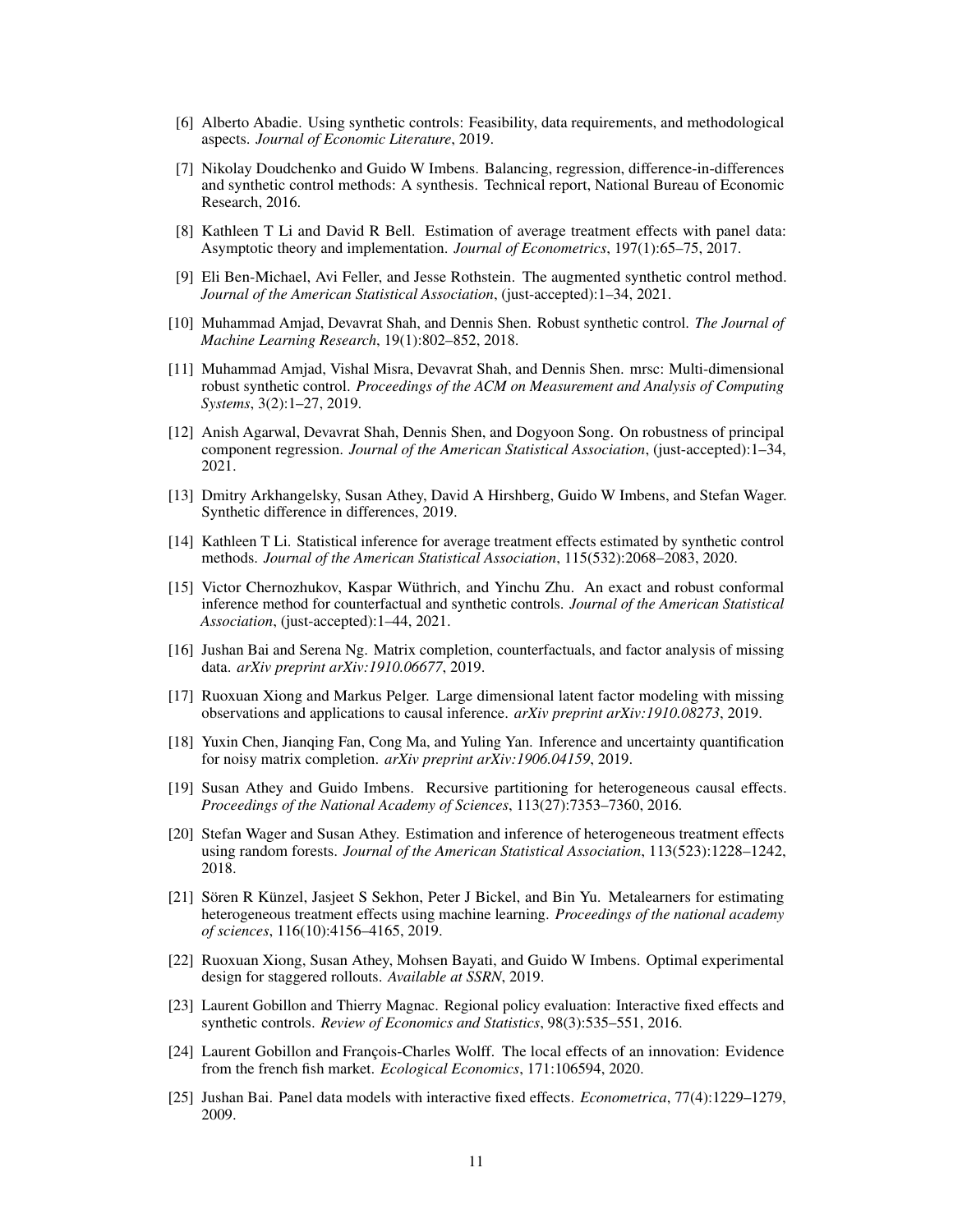- <span id="page-11-0"></span>[26] Hyungsik Roger Moon and Martin Weidner. Dynamic linear panel regression models with interactive fixed effects. *Econometric Theory*, 33(1):158–195, 2017.
- <span id="page-11-1"></span>[27] Hyungsik Roger Moon and Martin Weidner. Nuclear norm regularized estimation of panel regression models. *arXiv preprint arXiv:1810.10987*, 2018.
- <span id="page-11-2"></span>[28] Sourav Chatterjee. A deterministic theory of low rank matrix completion. *IEEE Transactions on Information Theory*, 2020.
- <span id="page-11-3"></span>[29] Simon Foucart, Deanna Needell, Reese Pathak, Yaniv Plan, and Mary Wootters. Weighted matrix completion from non-random, non-uniform sampling patterns. *arXiv preprint arXiv:1910.13986*, 2019.
- <span id="page-11-4"></span>[30] Guangcan Liu, Qingshan Liu, and Xiaotong Yuan. A new theory for matrix completion. In *Advances in Neural Information Processing Systems*, pages 785–794, 2017.
- <span id="page-11-5"></span>[31] Olga Klopp, Karim Lounici, and Alexandre B Tsybakov. Robust matrix completion. *Probability Theory and Related Fields*, 169(1-2):523–564, 2017.
- <span id="page-11-6"></span>[32] Dong Xia. Confidence interval of singular vectors for high-dimensional and low-rank matrix regression. *arXiv preprint arXiv:1805.09871*, 2018.
- <span id="page-11-7"></span>[33] John Wright, Arvind Ganesh, Shankar Rao, Yigang Peng, and Yi Ma. Robust principal component analysis: Exact recovery of corrupted low-rank matrices via convex optimization. In *Advances in neural information processing systems*, pages 2080–2088, 2009.
- <span id="page-11-8"></span>[34] Benjamin Recht. A simpler approach to matrix completion. *Journal of Machine Learning Research*, 12(12), 2011.
- <span id="page-11-9"></span>[35] Emmanuel J Candès and Benjamin Recht. Exact matrix completion via convex optimization. *Foundations of Computational mathematics*, 9(6):717, 2009.
- <span id="page-11-10"></span>[36] Hyungsik Roger Moon and Martin Weidner. Linear regression for panel with unknown number of factors as interactive fixed effects. *Econometrica*, 83(4):1543–1579, 2015.
- <span id="page-11-11"></span>[37] Anish Agarwal, Abdullah Alomar, Romain Cosson, Devavrat Shah, and Dennis Shen. Synthetic interventions. *arXiv preprint arXiv:2006.07691*, 2020.
- <span id="page-11-12"></span>[38] Emmanuel Abbe, Jianqing Fan, Kaizheng Wang, and Yiqiao Zhong. Entrywise eigenvector analysis of random matrices with low expected rank. *arXiv preprint arXiv:1709.09565*, 2017.
- <span id="page-11-13"></span>[39] Cong Ma, Kaizheng Wang, Yuejie Chi, and Yuxin Chen. Implicit regularization in nonconvex statistical estimation: Gradient descent converges linearly for phase retrieval, matrix completion, and blind deconvolution. *Foundations of Computational Mathematics*, pages 1–182, 2019.
- <span id="page-11-14"></span>[40] Yiqing Xu. Generalized synthetic control method: Causal inference with interactive fixed effects models. *Political Analysis*, 25(1):57–76, 2017.
- <span id="page-11-15"></span>[41] Predict future sales. [https://www.kaggle.com/c/competitive-data-science](https://www.kaggle.com/c/competitive-data-science-predict-future-sales/overview)[predict-future-sales/overview](https://www.kaggle.com/c/competitive-data-science-predict-future-sales/overview). Accessed: 2021-01-15.
- <span id="page-11-16"></span>[42] Rossmann store sales. <https://www.kaggle.com/c/rossmann-store-sales>. Accessed: 2021-05-26.
- [43] Ji Chen, Dekai Liu, and Xiaodong Li. Nonconvex rectangular matrix completion via gradient descent without l2,<sup>∞</sup> regularization. *IEEE Transactions on Information Theory*, 2020.
- [44] Rahul Mazumder, Trevor Hastie, and Robert Tibshirani. Spectral regularization algorithms for learning large incomplete matrices. *Journal of machine learning research*, 11(Aug):2287–2322, 2010.
- [45] Guido W Imbens and Jeffrey M Wooldridge. Recent developments in the econometrics of program evaluation. *Journal of economic literature*, 47(1):5–86, 2009.